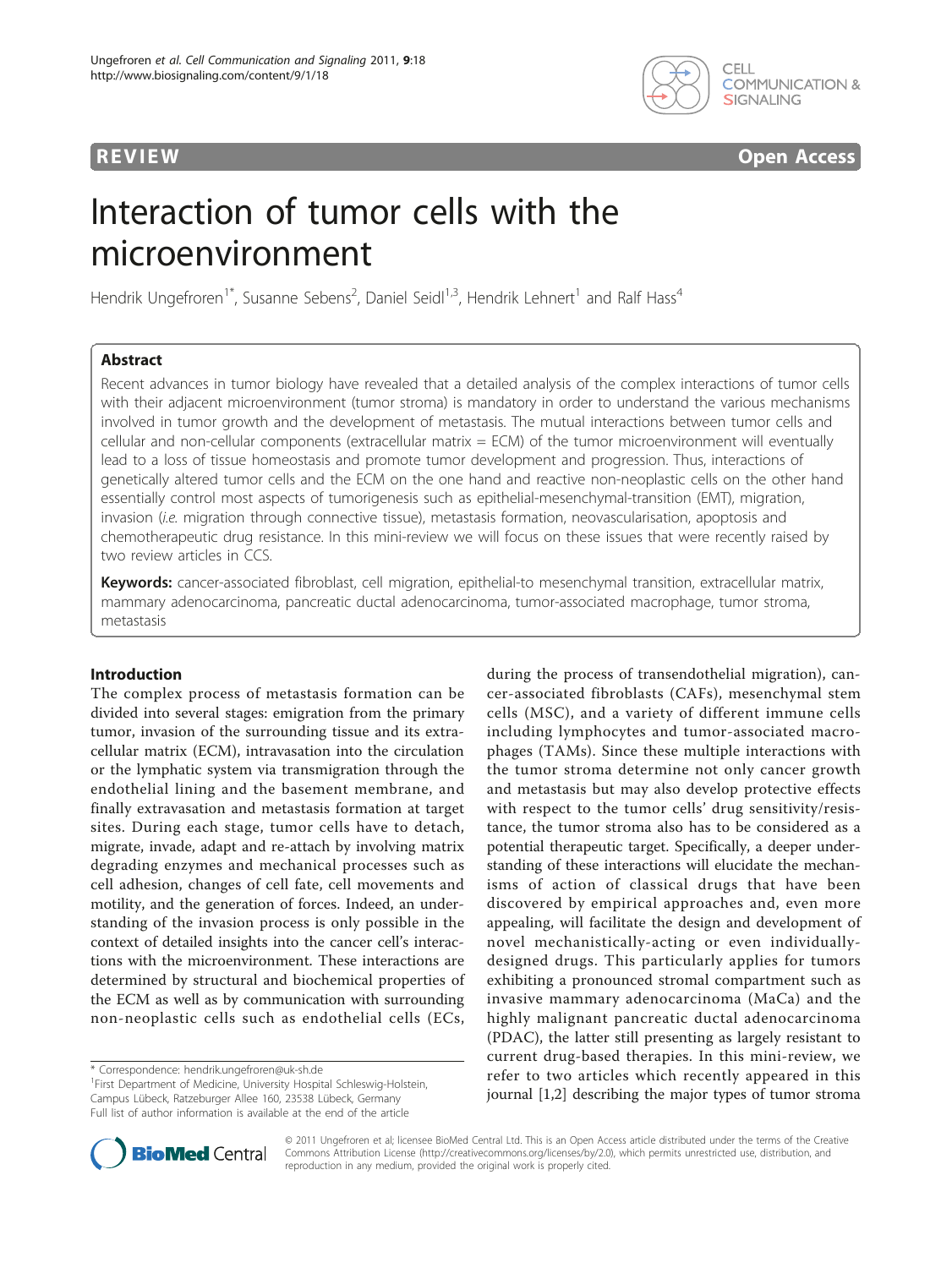interactions (cancer cell with non-neoplastic cells and cancer cell with ECM). The issues raised in these articles will be discussed here in a wider context, including the current view on the role of the tumor stroma in metastasis formation. Special attention is devoted to the dialogue of tumor cells with TAMs, CAFs, and ECs and the role of transforming growth factor  $(TGF)-\beta$  in the regulation of cancer cell migration and invasion. We extend the data presented by Brabek et al. [[1\]](#page-5-0) and Calorini & Bianchini [[2](#page-5-0)] by highlighting those interactions that are already exploited, or are potentially suitable for targeted therapeutic intervention.

## Cancer cell interactions with the ECM

Matrix invasion is a crucial prerequisite for metastasis and has to be regarded largely as a mechanical process dependent on the expression of adhesion molecules and matrix degrading enzymes. As outlined by Brabek et al. [[1\]](#page-5-0), the architecture and composition of the microenvironment in terms of structural and biochemical properties of the ECM (fiber network morphology collagen content, fiber thickness, extent of intrafibrillar crosslinks, and the ratio mesh size-diameter of the migrating cell) determines the degree of resistance the moving cell encounters. This in turn will determine the migration strategy and efficiency of cancer cell invasion. Tumor cells are capable of mechanosensing the composition of the ECM which is facilitated by integrin-mediated adhesions and downstream mechanosensor proteins such as focal adhesion kinase ( $p125<sup>FAK</sup>$ ). On the one hand, increased "stiffness" evokes focal adhesions and increases RhoA-mediated actomyosin contraction. Thus, tissue rigidity can potently stimulate directed cell migration [\[3](#page-5-0)]. On the other hand, the mechanical properties of the ECM can be remodeled by tumor cells leading to characteristic stiffening of the tumor tissue through collagen crosslinking and increased focal adhesion formation in breast cancer [[4\]](#page-5-0). In addition, contact guidance which is the aligning behavior mediated by mechanosensory integrins also determines the migratory behavior of the tumor cells. Inhibition of integrin signaling represses invasion and hence integrins and their downstream mediators represent viable therapeutic targets for anticancer treatment. In fact, targeting of several integrins, particularly  $\beta$ 1 integrin [[5\]](#page-5-0) is currently evaluated in preclinical or clinical studies in various tumor types including  $\alpha \nu \beta$ 3 (Vitaxin, MEDI-522),  $\alpha \nu \beta$ 3 and  $\alpha \nu \beta$ 5 (Cilengitide, EMD 121974), av integrins (CNTO 95),  $\alpha$ 5 $\beta$ 1-I and  $\alpha$ v $\beta$ 3 (ATN-161),  $\alpha$ 2 integrin subunit (E7820) and  $\alpha$ 5 $\beta$ 1 integrin (Volociximab, Eos-200-4, M-200) [reviewed in Ref. [\[6](#page-5-0)]]. Reduction of lysyl oxidase (LOX), a copper-dependent amine oxidase that catalyses the crosslinking of collagens, elastin, and fibrillin in the ECM [[7\]](#page-5-0) reduces matrix stiffening and thereby impedes malignancy and affects tumor development in MaCa [\[4](#page-5-0)]. Furthermore, hydrogen peroxide which is generated as a metabolic product of LOX activity, stimulates activity of the small GTPase Rac1 [[8](#page-6-0)] and thereby enhances the migratory/invasive behavior of tumor cells [\[9](#page-6-0)]. However, although LOX appears to represent a promising molecular target [[10](#page-6-0)], LOX inhibitors have not yet been validated in clinical settings.

Cancer cells utilize different strategies for migration, namely collective versus individual movement [[11](#page-6-0)]. During collective movements the tumor cells retain their intracellular junctions [[11\]](#page-6-0) while individual migration strategies can be performed either mesenchymal-like or amoeboid. Both strategies are interchangeable with bidirectional transition and differentially controlled by growth factors. Conversion of epithelial cells to individually migrating mesenchymal cells is achieved by a process called epithelial-mesenchymal-transition (EMT). EMT can be induced by several stimuli, e.g. TGF- $\beta$ 1 and is regarded as a prerequisite for mesenchymal cancer cell migration and invasion in breast and pancreatic cancer [reviewed in Refs. [[12](#page-6-0),[13](#page-6-0)]]. This concept has recently raised great attention since besides its role in conveying the ability for individual migration upon tumor cells it also contributes to drug resistance [[14](#page-6-0)], escape from oncogene-induced premature senescence [\[15\]](#page-6-0), acquisition of stem cell features [[16\]](#page-6-0), and resistance to anoikis [[17\]](#page-6-0) in various tumors. TGF- $\beta$  promotes EMT and single cell motility, which enables invasion into blood vessels, while in the absence of TGF- $\beta$ , cells are restricted to collective movement and lymphatic spread [[18](#page-6-0)]. For mesenchymal invasion, cells adopt a spindle-like shape with pseudopodia, whereas the amoeboid invasion mode is characterized by cycles of expansion and contraction of the cell body and bleb-like protrusions. The amoeboid migration mode has been described in leukocytes and many types of tumor cells which requires little or no receptor-facilitated adhesion to the ECM. Since this process is protease-independent it may be less susceptible to both integrin and matrix metalloprotease (MMP) inhibitors. Indeed, the failure of MMP inhibitors in recent clinical trials to prevent cancer progression points to the possibility that protease-independent mechanisms of invasion may be clinically relevant. For instance, tumor cells may undergo a mesenchymal-to-amoeboid transition after blocking pericellular proteolysis or integrins. Since the spatial organisation of collagen and elastin fibers can determine the mode of invasion, i.e. whether the cells move amoeboid-like, protease-independent, or mesenchymal, it may be appealing to first alter the stiffness of the ECM by treatment with LOX-inhibitors (see above) in order to force cancer cells to adopt a particular mode of invasion and subsequently apply inhibitors that specifically target this invasion mode.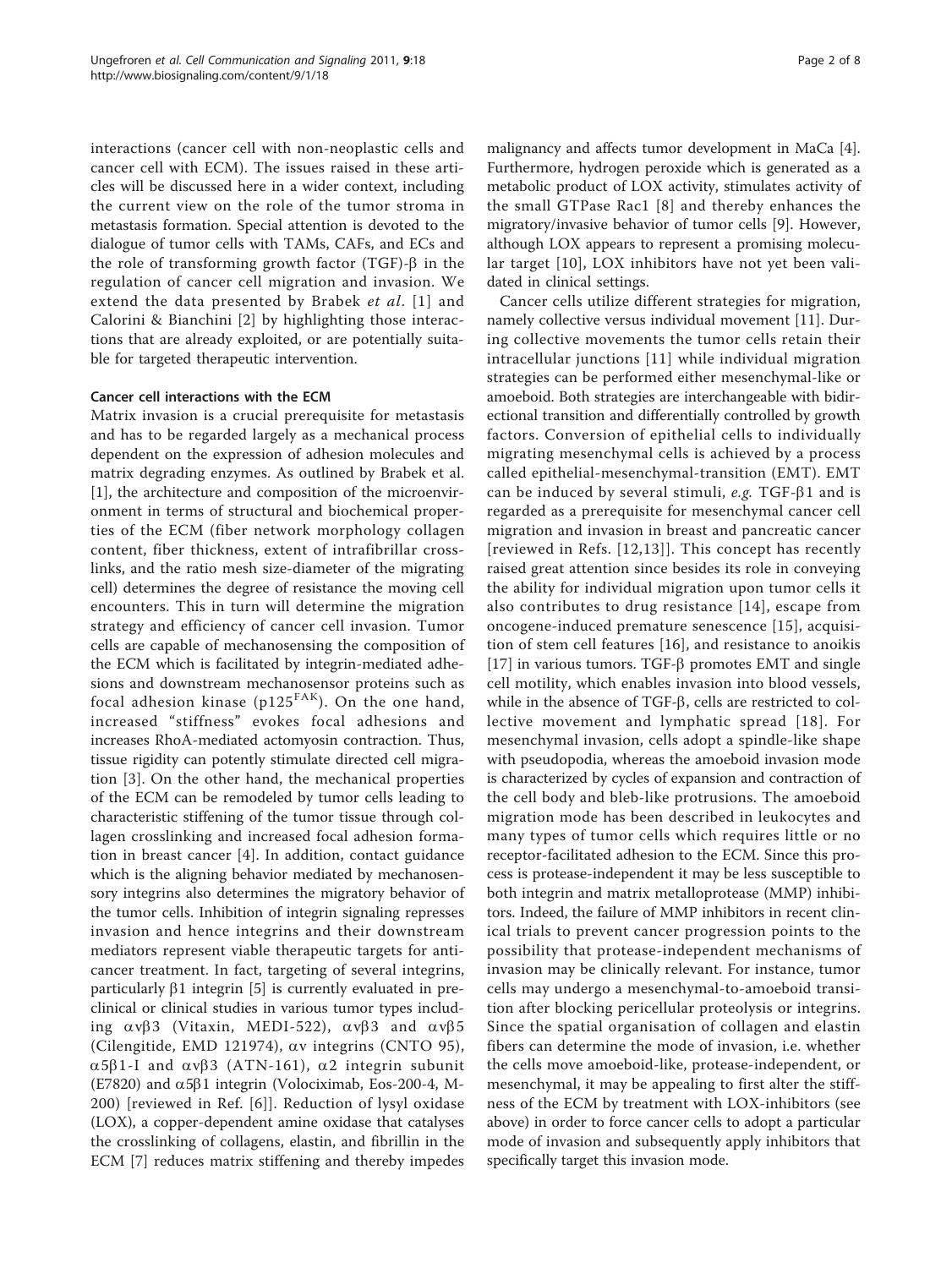### Cancer cell interactions with non-neoplastic cells

Besides the ECM, non-neoplastic cells in the tumor microenvironment strongly impact on tumor cell migratory and invasive properties. Supporting this idea, the review by Calorini and Biancini [[2\]](#page-5-0) critically addresses experimental evidence that macrophages, fibroblasts, ECs, and other types of stromal cells that are not discussed in this article (e.g. MSC) control and alter the tumoral microenvironment by inducing changes facilitating the tumor cells' local and distant dissemination. Moreover, these non-neoplastic cells can change their phenotype upon soluble or physical contact-mediated stimulation by tumor cells towards a tumor-promoting one.

TAMs derived from differentiated monocytes that have been recruited to the reactive stroma in response to tumoral chemotactic factors, or from resident macrophages, represent the major component of the immune infiltrate in MaCa and PDAC [[19](#page-6-0),[20](#page-6-0)]. There are two major lines connecting macrophages and cancer: i) accumulation of macrophages in tissues of chronic inflammation apparently promotes cancer initiation and progression and ii) a high density of TAMs in tumor tissues often correlates with poor prognosis for cancer patients [[21\]](#page-6-0). Since macrophages are generally important for T cell activation and the initiation of T cell-mediated immune responses, it is not clear whether the opposing effects exerted by TAMs on tumor growth and metastasis development reflect different states of activation acquired by TAMs in the tumor microenvironment or whether multiple subpopulations of TAMs exist within the tumor [[22\]](#page-6-0). Experimental evidence indicates that depending on the stimuli, monocytes can differentiate into pro-inflammatory (M1-) or anti-inflammatory (M2-, alternatively activated) macrophages. TAMs resemble M2 macrophages and are generally thought to promote tumor progression because of their inability to induce T cell activation along with their elevated expression of scavenger and mannose receptors and the release of pro-tumorigenic factors such as TGF- $\beta$ 1, IL-10, proangiogenic factors and MMPs [[23\]](#page-6-0). Moreover, elevated levels of IL-10 and TGF- $\beta$ 1 found in the tumoral microenvironment of many tumors such as MaCa and PDAC are believed to mediate a conversion from M1 to M2 macrophages [\[24](#page-6-0)].

It is well accepted that TAMs are required for tumor cell migration, invasion, and metastasis formation [[25-27](#page-6-0)]. Altogether, tumor cells exposed to TAMs' prometastatic activity exhibit increased invasiveness and an enhanced capacity to adhere to ECs and thus eventually (and indirectly) facilitate transendothelial migration. Along the same line are observations that tumor cell intravasation (at least in mammary tumors) occurs in association with perivascular macrophages [[28\]](#page-6-0). However, the best characterized pro-tumoral function of TAMs relates to their pro-angiogenic capacities. TAMs generally accumulate in hypoxic areas of the tumor and hypoxia in turn triggers a pro-angiogenic program in these cells. Thereby, TAMs promote the angiogenic switch and neovascularization as well as malignant transition of the tumor cells by secretion of specific proangiogenic factors (VEGF, IL-1 $\beta$ , TNF- $\alpha$ , angiogenin, semaphorin 4D), or indirectly through the release of MMP-9. Accordingly, tumor cells co-cultured with macrophages display increased cell migration which is mediated through TNF- $\alpha$  which is released by macrophages [[29](#page-6-0)]. MMPs which are important for ECM degradation and tumor cell invasion through connective tissue can be released by both tumor cells and TAMs. Thus, tumor cells may stimulate TAMs to produce MMPs in a paracrine manner through secretion of interleukins and growth factors. It is also possible that MMPs secreted by TAMs can be recruited to cancer cell membranes and used there by the tumor cells to progress through a specific site. Paracrine stimulation of macrophage-derived MMPs is expected to stimulate protease-dependent modes of cancer cell invasion which are likely susceptible to MMP inhibitors. Another mode of interaction is represented by a GM-CSF/HB-EGF paracrine loop that is utilised by macrophages to promote cancer growth [\[30\]](#page-6-0) and may be successfully targeted with EGF receptor inhibitors. Indeed, during aging-associated breast cancer development a contribution of signalling events between MMP-7 and HB-EGF has been discussed. Thus, in young normal human mammary epithelial cells (HMEC), MMP-7 can bind to several glycosylation branches of the CD44 receptor isoform variant-3 (CD44v3) which can colocalize with MMP-7 and anchor this proteinase to the cell surface in close vicinity to membrane-bound pro-HB-EGF [\[31,32](#page-6-0)]. This reveals a close interaction between MMP-7 and HB-EGF which is not detectable in aging HMEC [[32](#page-6-0)]. Consequently, an extracellular cleavage of proHB-EGF by MMP-7 enhances the availability of soluble HB-EGF (sHB-EGF) which can bind to and interact with the ErbB4 receptor [\[33,34\]](#page-6-0). This process can be observed in normal young proliferating HMEC [[32\]](#page-6-0). Conversely, altered expression levels of sHB-EGF and the ErbB4 receptor have been reported in neoplastic breast cancer cells [\[32](#page-6-0),[35\]](#page-6-0). In association with these proliferation signals, previous work has also suggested that MMP-7 can mediate neoplastic growth of mammary epithelial cells via the ErbB4 receptor [\[34](#page-6-0)]. The signals relayed by HB-EGF via the ErbB4 receptor involve the mitogen-activated protein kinase (MAPK) pathway and can also be identified in normal and neoplastic breast tissue to mediate an increased proliferation signal [[36](#page-6-0)]. Moreover, adjacent TAMs, CAFs, and MSC within the neoplastic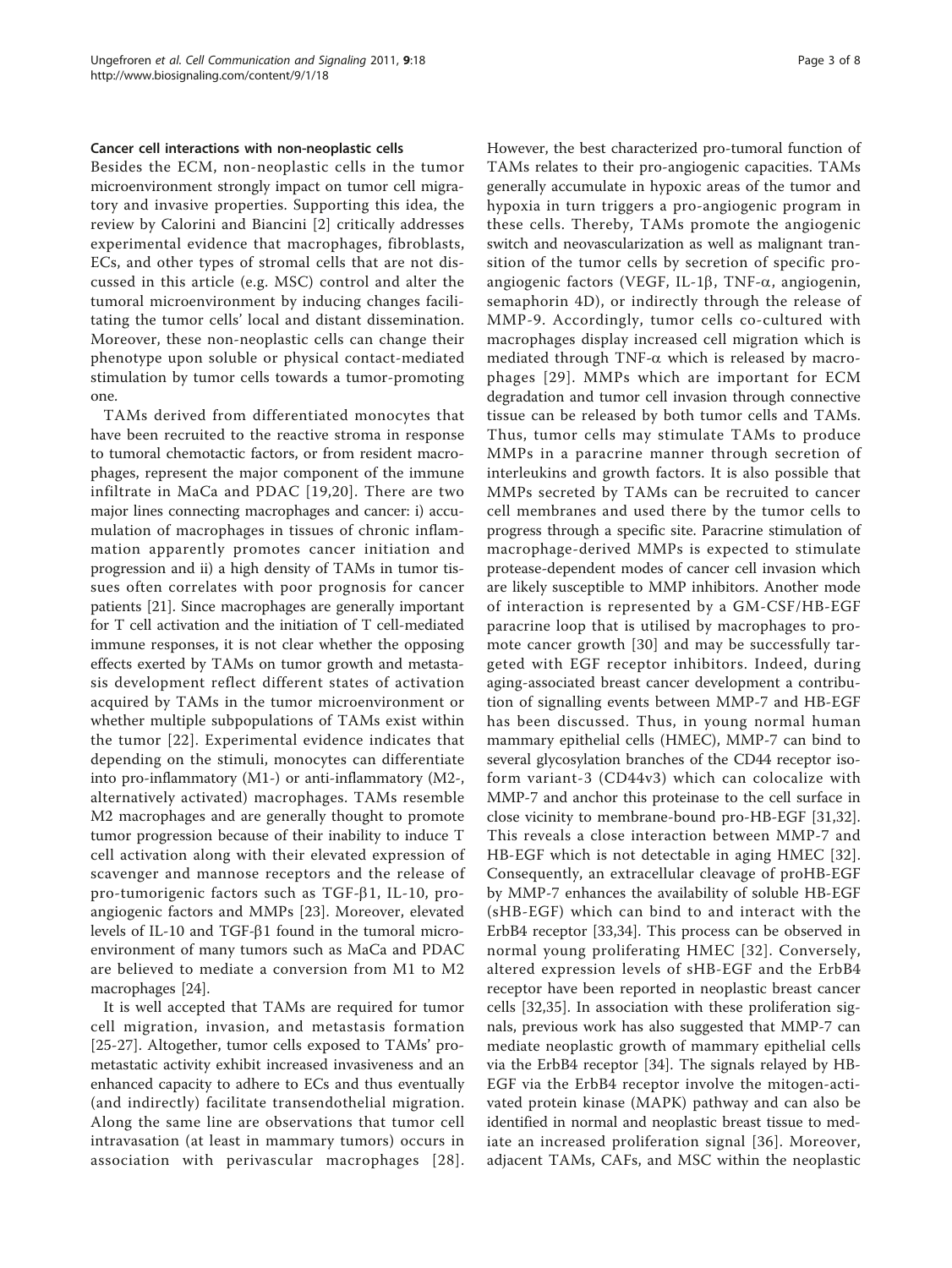<span id="page-3-0"></span>tissue microenvironment contribute to the release of growth factors (Figure 1). Particularly MSC which represent different subpopulations [[37](#page-6-0)] and alter metabolic activities in an hypoxic microenvironment [[38](#page-6-0)] can further enhance the proliferative capacity during maturation and interact with tumor cell populations [[39](#page-6-0)]. In addition, co-culture experiments revealed that senescent human fibroblasts can affect neighboring epithelial cells, for example by increasing the survival and growth of pre-malignant and malignant mammary epithelial cells or by altering the functional differentiation and branching morphogenesis of normal breast epithelial cells [\[40,41](#page-6-0)]. Upon appropriate signals from

the tumor cells, TAMs also produce and activate other extracellular matrix proteases including the urokinasetype plasminogen activator (uPA) and its receptor, uPAR, that may cause ECM degradation to promote invasion and spreading of tumor cells [[42\]](#page-6-0). The expression of uPAR has been shown to be fairly high in tumor compared to normal, quiescent tissues, which has led to uPAR being proposed as a therapeutic target, as well as a targeting agent, for the treatment of cancer [\[43\]](#page-6-0).

Another important non-neoplastic cell type found in the tumor stroma is the CAF. CAFs actively contribute to tumor progression [[44](#page-6-0)], like tumor cells are capable of monocyte recruitment, and like TAMs promote



results in epithelial-mesenchymal transition (EMT) of tumor cells, their migration, invasion, and dissemination to distant organs and the formation of metastases. For reasons of clarity, other stromal cell populations, e.g. lymphocytes and known interactions among different stroma cell populations are not shown.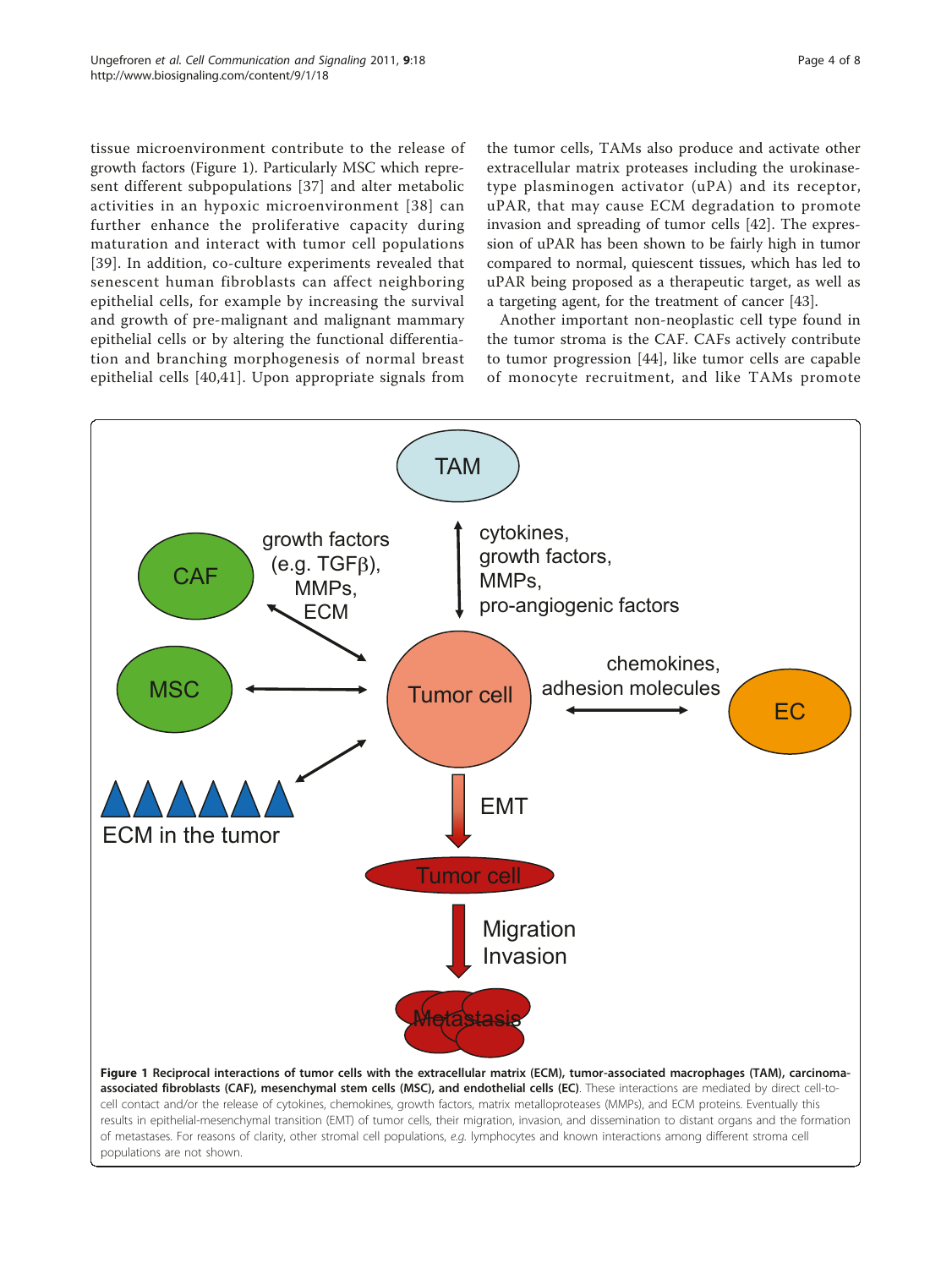neovascularization, cancer cell proliferation, survival, and invasion (Figure [1\)](#page-3-0). In addition, CAFs can be generated as activated fibroblasts or myofibroblasts from normal fibroblasts by stimulation with TGF- $\beta$ 1. Tumor cellderived TGF-b stimulates reactive oxygen species (ROS)-dependent expression of  $\alpha$ -smooth muscle actin in the fibroblasts leading to their differentiation into myofibroblasts [[45\]](#page-6-0), offering the theoretical possibility of therapeutically preventing this conversion with ROS scavengers like N-acetyl-cysteine. In this activated state, CAFs produce a variety of cytokines, growth factors and ECM proteins by which they alter both the tumor cells and the stromal microenvironment and promote tumor progression. For instance, CAF-derived hepatocyte growth factor leads to an invasive phenotype and, like TGF-b, can induce EMT in tumor cells. As a consequence, the EMT associated transcription factors Twist1 and 2 may override oncogene-induced premature senescence in cancer cells [[16\]](#page-6-0), providing a link between early escape from failsafe programs/prevention of oncogeneinduced senescence and the acquisition of invasive features by cancer cells.

By producing ECM proteins, CAFs can determine the biophysical properties of the ECM (thereby indirectly influence cancer cell motility and invasion modes) and act as barrier against tumor-infiltrating immune cells and access of anti-cancer drugs to the tumor cells [[46](#page-6-0)], facilitate cell contacts and motility, and stimulate secreted proteins which in turn stimulate invasiveness, angiogenesis and tissue remodeling. CAF-secreted metalloproteases, such as MMP-3, elicit a Rac1b (a tumor-specific splice variant of Rac1)/COX-2-mediated release of ROS in carcinoma cells which is mandatory for EMT, stemness, and dissemination of metastatic cells [[47\]](#page-6-0). Inhibitors of MMPs, small GTPases, and ROS may thus cross-target CAF-mediated prooncogenic events. Moreover, CAFs from invasive human breast carcinomas promote tumor growth and neoangiogenesis through a SDF-1/CXCR4-dependent recruitment of endothelial progenitor cells [[48\]](#page-6-0).

Besides interactions with TAMs and CAFs, the interplay of tumor cells with ECs is also of pivotal importance for tumor progression and the development of metastasis. It is generally assumed that cancer cell migration through connective tissue is too slow and undirected to account for the quick spreading and metastasis formation seen in many tumors, and that cancer cells spread much more quickly and efficiently via lymph or blood vessels to distant sites. The endothelium and the basement membrane constitute a strong physical barrier, hence the process of intravasation is potentially time-consuming and rate-limiting in metastasis development. The mechanisms by which cancer cells can transmigrate through the endothelial lining are not well understood. Signaling cross-talk between cancer cells and ECs may involve upregulation of adhesion molecule expression by the endothelium as well as by the tumor cells, reorganisation of the acto-myosin cytoskeleton, and Src-mediated disruption of endothelial VEcadherin-b-catenin cell-cell adhesions. Paracellular transmigration through the formation of holes within the monolayer and through induction of EC apoptosis is currently discussed. Similar mechanisms may also operate in the generation of pleural effusions often seen in breast cancer patients or ascites in patients with PDAC [[49](#page-6-0)]. As mentioned above, tumor cell intravasation can occur in association with perivascular macrophages [[29](#page-6-0)] enriched for molecules of the Wnt signaling pathway [[50\]](#page-6-0). Signals from cancer cells (and possibly perivascular macrophages), e.g. production of inflammatory cytokines such as TNF- $\alpha$ , and IL-1 $\beta$  promote transmigration and invasion by several mechanisms while signals from ECs like chemokines (GRO-β, IL-8) lead to enhanced contractile force generation and cytoskeletal remodeling. A better understanding of cancer cell transmigration may provide multiple potential targets for therapeutic intervention.

# TGF- $\beta$ : a growth factor of pivotal importance for cancer cell migration/invasion and metastasis formation

The importance of TGF- $\beta$  signaling for progression of invasive MaCa and PDAC is well documented [\[51,52](#page-6-0)]. Recently, the TGF- $\beta$  pathway has been identified as one of only 4 signaling pathways with 100% alteration in PDAC [\[53](#page-7-0)]. As outlined above,  $TGF- $\beta$  can directly regular$ late cell migration and invasion during later stages of tumor progression by promoting EMT and single cell motility. To induce this pro-migratory function,  $TGF- $\beta$$ may exploit signaling crosstalk with other oncogenes and small GTPases with known roles in cellular adhesion, migration, and invasion such as Src [[54\]](#page-7-0), K-ras [[55\]](#page-7-0), and Rac1 [\[56\]](#page-7-0). Moreover, TGF- $\beta$  is involved in many aspects in the dialogue of cancer cells with the non-neoplastic cells of the tumor microenvironment, particularly the generation/conversion of TAMs and CAFs from monocytes and fibroblasts, respectively, and the induction of adhesion molecule expression in neigh-boring normal cells [[57](#page-7-0)]. However,  $TGF-\beta$  signaling mediated by CAFs can suppress tumor formation and progression in adjacent epithelia [[58\]](#page-7-0). In addition, TGF- $\beta$  may also directly regulate ECM tension and stiffness (through increasing the expression of ECM proteins by tumor cells or CAFs and/or the function of LOX,) and thereby increasing the oncogenic activities (e.g. proliferation) of cancer cells. In mammary carcinoma, TGF- $\beta$ appears to play a key role in maintaining the mammary epithelial (cancer) stem cell pool, in part by inducing a mesenchymal phenotype, while differentiated, estrogen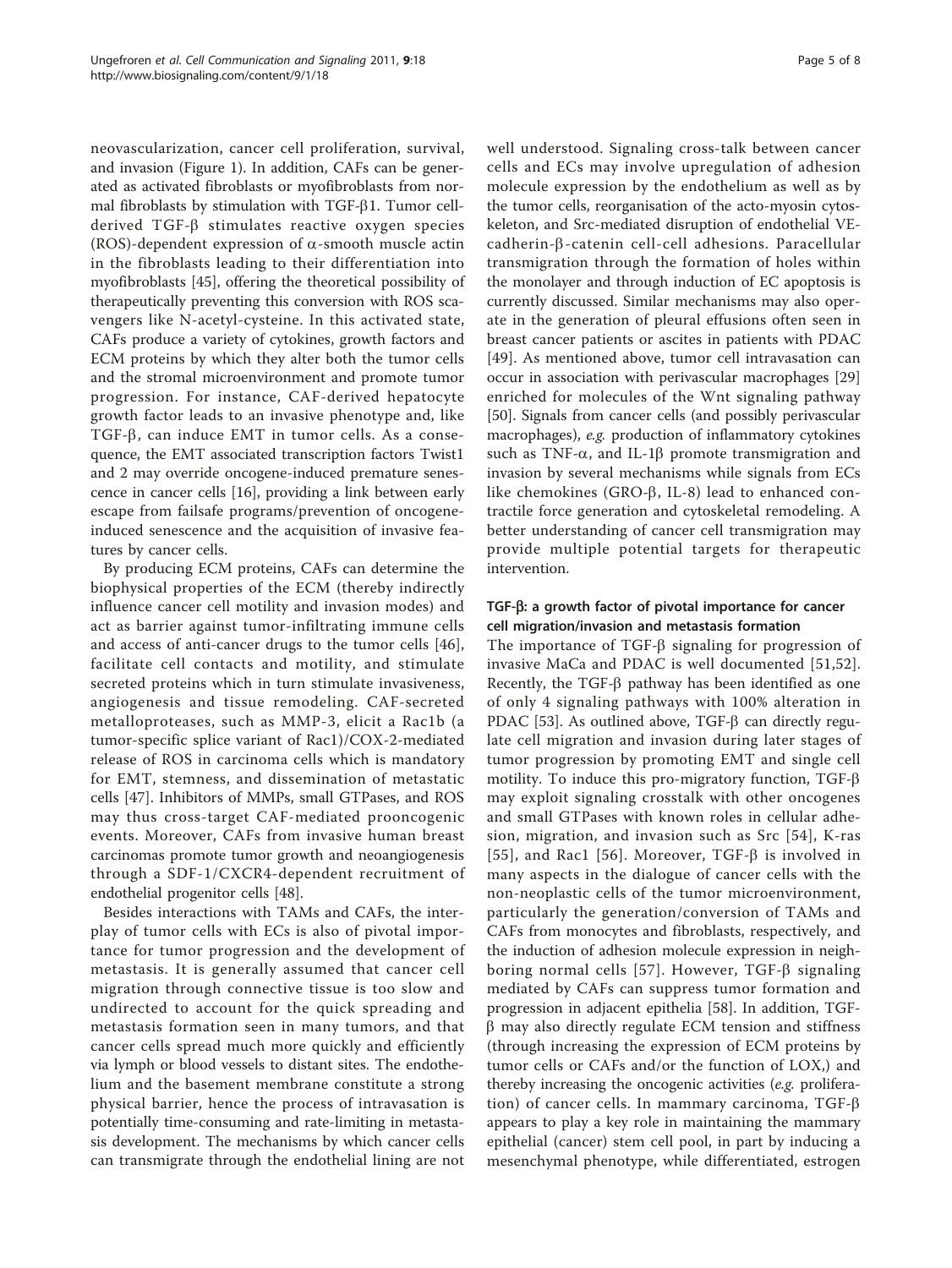<span id="page-5-0"></span>receptor-positive, luminal cells are unresponsive to TGF-b because the TGFBR2 receptor gene is transcriptionally silent [\[59\]](#page-7-0).

In human carcinoma, tumor-cell-autonomous expression of TGF- $\beta$  is often increased, whereas expression of the receptor-dependent signaling components is decreased, mutated, or silenced. TGF- $\beta$  is an early tumor suppressor that can subsequently promote tumor progression through tumor-cell-autonomous and tumorstroma interactions resulting in metastasis development, immune evasion, and the stimulation of angiogenesis [[58](#page-7-0)]. This suggests that therapeutic targeting of TGF- $\beta$ signaling in cancer cells and TAMs is a feasible therapeutic option. TGF-b pathway inhibitors including small and large molecules have now entered clinical trials. Preclinical studies with these inhibitors have shown promise in a variety of different tumor models [[60\]](#page-7-0). More recently, we have discovered that the common Src family kinase inhibitors PP1 and PP2 are powerful inhibitors in vitro of T $\beta$ RI and II [[61\]](#page-7-0). If this also applies to their action in vivo they may have the advantage of dually inhibiting oncogenic Src and TGF- $\beta$  signaling and are likely to be much more effective in the treatment of late-stage MaCa and PDAC than agents with single specificity.

## Conclusions

The tumor stroma provides unique structural features that significantly differ from those of the respective normal tissue. On the one hand cancer cells respond to this environment through modulation of cell adhesion/ migration molecules (e.g. L1-CAM, integrins), contact guidance, cytoskeletal reorganisation, cell shape changes, as well as secretion of proteolytic enzymes (MMP-7/-9), growth factors (HB-EGF), chemokines, and cytokines (TNF $\alpha$ , TGF- $\beta$ s). On the other hand, tumor cell-derived signals recruit and activate host cells among which monocytes/TAMs, fibroblasts/CAFs and MSC are the most abundant populations within the tumor microenvironment. Thus, the dynamic and reciprocal interactions between tumor cells and cells of the tumor microenvironment as well as the ECM orchestrate events critical to tumor progression and metastasis formation.

Current efforts are directed towards studying these various types of tumor cell-stromal cell and tumor cellmatrix interactions in diverse experimental settings. Intense investigations in this field have revealed that the mechanisms that allow CAFs and TAMs or the ECM to contribute to tumor progression also determine the sensitivity of tumor cells towards chemotherapeutic drugs. Drug resistance, intrinsic or acquired, essentially limits the efficiency of chemotherapy in many cancer patients and is the result of reduced accessibility or

accumulation of a drug in the tumor tissue (e.g. as a consequence of increased matrix deposition acting as a physical barrier), but also of protection from induction and execution of apoptosis in cancer cells. Thus, by interacting with the ECM and/or stroma cells, tumor cells become highly protected from apoptosis induction involving alterations in the expression of adhesion molecules such as L1CAM or integrins, or elevated secretion of cytokines (TGF- $\beta$ ) and chemokines. Since many of these molecules and their signaling intermediates are involved in the control of cell migration and invasion, cell survival, and apoptosis at the same time, they represent particularly exciting molecular targets for anti-cancer therapy.

#### Abbreviations

CAFs: cancer-associated fibroblasts; ECs: endothelial cells; ECM: extracellular matrix; EMT: epithelial-mesenchymal transition; LOX: lysyl oxidase; MaCa: mammary carcinoma; MSC: mesenchymal stem cell; MMP: matrix metalloprotease; PDAC: pancreatic ductal adenocarcinoma; ROS: reactive oxygen species; TAMs: tumor-associated macrophages; TGF-β: transforming growth factor-beta; uPA: urokinase-type plasminogen activator.

#### Author details

<sup>1</sup> First Department of Medicine, University Hospital Schleswig-Holstein Campus Lübeck, Ratzeburger Allee 160, 23538 Lübeck, Germany. <sup>2</sup>Institute for Experimental Medicine c/o Department of Internal Medicine I, University Hospital Schleswig-Holstein, Campus Kiel, Arnold-Heller-Strasse 3, Haus 6, 24105 Kiel, Germany. <sup>3</sup>Department of Radiation Oncology, University Hospital Schleswig-Holstein, Campus Lübeck, Ratzeburger Allee 160, 23538 Lübeck, Germany. <sup>4</sup> Laboratory of Biochemistry and Tumor Biology, Department of Obstetrics and Gynecology, Medical University, Hannover, Carl-Neuberg-Strasse 1, 30625 Hannover, Germany.

#### Authors' contributions

HU, SS, and RH wrote the manuscript. DS and HL were involved in the conceptualization and discussion of the manuscript. All authors read and approved the final version of the manuscript.

#### Competing interests

The authors declare that they have no competing interests.

Received: 27 July 2011 Accepted: 13 September 2011 Published: 13 September 2011

#### References

- Brábek J, Mierke CT, Rösel D, Veselý P, Fabry B: [The role of the tissue](http://www.ncbi.nlm.nih.gov/pubmed/20822526?dopt=Abstract) [microenvironment in the regulation of cancer cell motility and invasion.](http://www.ncbi.nlm.nih.gov/pubmed/20822526?dopt=Abstract) Cell Commun Signal 2010, 8:22.
- 2. Calorini L, Bianchini F: [Environmental control of invasiveness and](http://www.ncbi.nlm.nih.gov/pubmed/20822533?dopt=Abstract) [metastatic dissemination of tumor cells: the role of tumor cell-host cell](http://www.ncbi.nlm.nih.gov/pubmed/20822533?dopt=Abstract) [interactions.](http://www.ncbi.nlm.nih.gov/pubmed/20822533?dopt=Abstract) Cell Commun Signal 2010, 8:24.
- 3. Butcher DT, Alliston T, Weaver VM: [A tense situation: forcing tumour](http://www.ncbi.nlm.nih.gov/pubmed/19165226?dopt=Abstract) [progression.](http://www.ncbi.nlm.nih.gov/pubmed/19165226?dopt=Abstract) Nat Rev Cancer 2009, 9:108-122.
- 4. Levental KR, Yu H, Kass L, Lakins JN, Egeblad M, Erler JT, Fong SF, Csiszar K, Giaccia A, Weninger W, et al: [Matrix crosslinking forces tumor progression](http://www.ncbi.nlm.nih.gov/pubmed/19931152?dopt=Abstract) [by enhancing integrin signaling.](http://www.ncbi.nlm.nih.gov/pubmed/19931152?dopt=Abstract) Cell 2009, 139:891-906.
- 5. Cordes N, Park CC: [beta1 integrin as a molecular therapeutic target.](http://www.ncbi.nlm.nih.gov/pubmed/18058364?dopt=Abstract) Int J Radiat Biol 2007, 83:753-760.
- 6. Tucker GC: [Integrins: Molecular targets in cancer therapy.](http://www.ncbi.nlm.nih.gov/pubmed/16507218?dopt=Abstract) Curr Oncol Rep 2006, 8:96-103.
- 7. Payne SL, Fogelgren B, Hess AR, Seftor EA, Wiley EL, Fong SF, Csiszar K, Hendrix MJ, Kirschmann DA: [Lysyl oxidase regulates breast cancer cell](http://www.ncbi.nlm.nih.gov/pubmed/16357151?dopt=Abstract) [migration and adhesion through a hydrogen peroxide-mediated](http://www.ncbi.nlm.nih.gov/pubmed/16357151?dopt=Abstract) [mechanism.](http://www.ncbi.nlm.nih.gov/pubmed/16357151?dopt=Abstract) Cancer Res 2005, 65:11429-11436.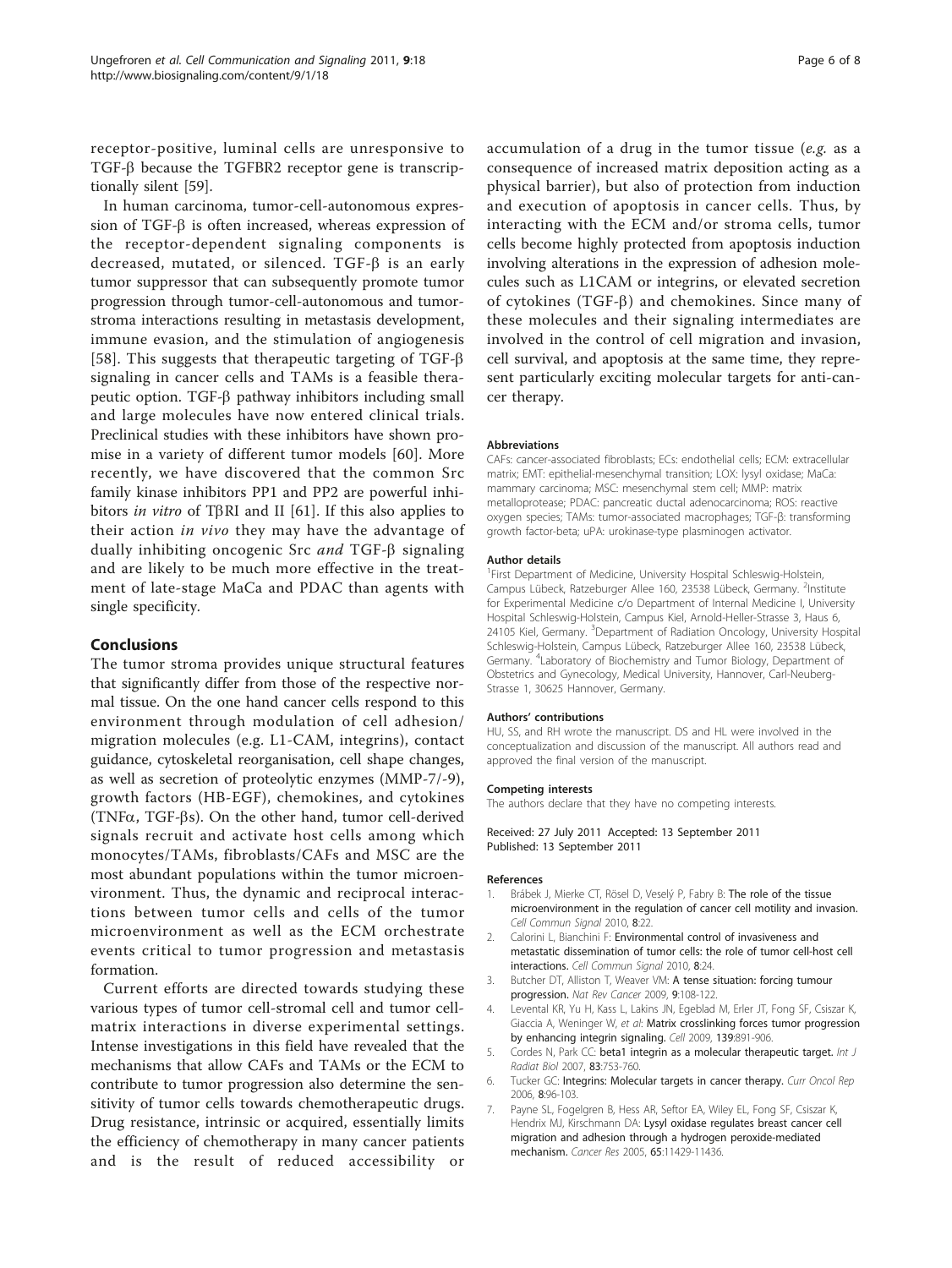- <span id="page-6-0"></span>8. Radisky DC, Levy DD, Littlepage LE, Liu H, Nelson CM, Fata JE, Leake D, Godden EL, Albertson DG, Nieto MA, et al: [Rac1b and reactive oxygen](http://www.ncbi.nlm.nih.gov/pubmed/16001073?dopt=Abstract) [species mediate MMP-3-induced EMT and genomic instability.](http://www.ncbi.nlm.nih.gov/pubmed/16001073?dopt=Abstract) Nature 2005, 436:123-127.
- 9. Erler JT, Giaccia AJ: [Lysyl oxidase mediates hypoxic control of metastasis.](http://www.ncbi.nlm.nih.gov/pubmed/17079439?dopt=Abstract) Cancer Res 2006, 66:10238-10241.
- 10. Rodríguez C, Rodríguez-Sinovas A, Martínez-González J: [Lysyl oxidase as a](http://www.ncbi.nlm.nih.gov/pubmed/18560621?dopt=Abstract) [potential therapeutic target.](http://www.ncbi.nlm.nih.gov/pubmed/18560621?dopt=Abstract) Drug News Perspect 2008, 21:218-224.
- 11. Friedl P, Gilmour D: [Collective cell migration in morphogenesis,](http://www.ncbi.nlm.nih.gov/pubmed/19546857?dopt=Abstract) [regeneration and cancer.](http://www.ncbi.nlm.nih.gov/pubmed/19546857?dopt=Abstract) Nat Rev Mol Cell Biol 2009, 10:445-457.
- 12. Takebe N, Warren RQ, Ivy SP: [Breast cancer growth and metastasis:](http://www.ncbi.nlm.nih.gov/pubmed/21672282?dopt=Abstract) [interplay between cancer stem cells, embryonic signaling pathways and](http://www.ncbi.nlm.nih.gov/pubmed/21672282?dopt=Abstract) [epithelial-to-mesenchymal transition.](http://www.ncbi.nlm.nih.gov/pubmed/21672282?dopt=Abstract) Breast Cancer Res 2011, 13:211.
- 13. Hotz HG, Hotz B, Buhr HJ: [Genes associated with epithelial-mesenchymal](http://www.ncbi.nlm.nih.gov/pubmed/21492078?dopt=Abstract) [transition: possible therapeutic targets in ductal pancreatic](http://www.ncbi.nlm.nih.gov/pubmed/21492078?dopt=Abstract) [adenocarcinoma?](http://www.ncbi.nlm.nih.gov/pubmed/21492078?dopt=Abstract) Anticancer Agents Med Chem 2011, 11:448-454.
- 14. Arumugam T, Ramachandran V, Fournier KF, Wang H, Marquis L, Abbruzzese JL, Gallick GE, Logsdon CD, McConkey DJ, Choi W: [Epithelial to](http://www.ncbi.nlm.nih.gov/pubmed/19584296?dopt=Abstract) [mesenchymal transition contributes to drug resistance in pancreatic](http://www.ncbi.nlm.nih.gov/pubmed/19584296?dopt=Abstract) [cancer.](http://www.ncbi.nlm.nih.gov/pubmed/19584296?dopt=Abstract) Cancer Res 2009, 69:5820-5828.
- 15. Ansieau S, Bastid J, Doreau A, Morel AP, Bouchet BP, Thomas C, Fauvet F, Puisieux I, Doglioni C, Piccinin S, et al: [Induction of EMT by twist proteins](http://www.ncbi.nlm.nih.gov/pubmed/18598946?dopt=Abstract) [as a collateral effect of tumor-promoting inactivation of premature](http://www.ncbi.nlm.nih.gov/pubmed/18598946?dopt=Abstract) [senescence.](http://www.ncbi.nlm.nih.gov/pubmed/18598946?dopt=Abstract) Cancer Cell 2008, 14:79-89.
- 16. May CD, Sphyris N, Evans KW, Werden SJ, Guo W, Mani SA: [Epithelial](http://www.ncbi.nlm.nih.gov/pubmed/21392411?dopt=Abstract)[mesenchymal transition and cancer stem cells: a dangerously dynamic](http://www.ncbi.nlm.nih.gov/pubmed/21392411?dopt=Abstract) [duo in breast cancer progression.](http://www.ncbi.nlm.nih.gov/pubmed/21392411?dopt=Abstract) Breast Cancer Res 2011, 13:202.
- 17. Klymkowsky MW, Savagner P: [Epithelial-mesenchymal transition: a cancer](http://www.ncbi.nlm.nih.gov/pubmed/19342369?dopt=Abstract) researcher'[s conceptual friend and foe.](http://www.ncbi.nlm.nih.gov/pubmed/19342369?dopt=Abstract) Am J Pathol 2009, 174:1588-1593.
- 18. Giampieri S, Pinner S, Sahai E: [Intravital imaging illuminates transforming](http://www.ncbi.nlm.nih.gov/pubmed/20424121?dopt=Abstract) [growth factor beta signaling switches during metastasis.](http://www.ncbi.nlm.nih.gov/pubmed/20424121?dopt=Abstract) Cancer Res 2010, 70:3435-3439.
- 19. Tsutsui S, Yasuda K, Suzuki K, Tahara K, Higashi H, Era S: [Macrophage](http://www.ncbi.nlm.nih.gov/pubmed/16012726?dopt=Abstract) [infiltration and its prognostic implications in breast cancer: the](http://www.ncbi.nlm.nih.gov/pubmed/16012726?dopt=Abstract) [relationship with VEGF expression and microvessel density.](http://www.ncbi.nlm.nih.gov/pubmed/16012726?dopt=Abstract) Oncol Rep 2005, 14:425-431.
- 20. Kurahara H, Shinchi H, Mataki Y, Maemura K, Noma H, Kubo F, Sakoda M, Ueno S, Natsugoe S, Takao S: [Significance of M2-polarized tumor](http://www.ncbi.nlm.nih.gov/pubmed/19765725?dopt=Abstract)[associated macrophage in pancreatic cancer.](http://www.ncbi.nlm.nih.gov/pubmed/19765725?dopt=Abstract) J Surg Res 2011, 167: e211-219.
- 21. Leek RD, Lewis CE, Whitehouse R, Greenall M, Clarke J, Harris AL: [Association of macrophage infiltration with angiogenesis and prognosis](http://www.ncbi.nlm.nih.gov/pubmed/8840975?dopt=Abstract) [in invasive breast carcinoma.](http://www.ncbi.nlm.nih.gov/pubmed/8840975?dopt=Abstract) Cancer Res 1996, 56:4625-4629.
- 22. Stout RD, Watkins SK, Suttles J: [Functional plasticity of macrophages: in](http://www.ncbi.nlm.nih.gov/pubmed/19605698?dopt=Abstract) [situ reprogramming of tumor-associated macrophages.](http://www.ncbi.nlm.nih.gov/pubmed/19605698?dopt=Abstract) J Leukoc Biol 2009, 86:1105-1109.
- 23. Sica A, Larghi P, Mancino A, Rubino L, Porta C, Totaro MG, Rimoldi M, Biswas SK, Allavena P, Mantovani A: Macrophage polarization in tumour progression. Sem Cancer Biol 2008, 18:349-355.
- 24. Martinez FO, Sica A, Mantovani A, Locati M: [Macrophage activation and](http://www.ncbi.nlm.nih.gov/pubmed/17981560?dopt=Abstract) [polarization.](http://www.ncbi.nlm.nih.gov/pubmed/17981560?dopt=Abstract) Front Biosci 2008, 13:453-461.
- 25. Allavena P, Sica A, Garlanda C, Mantovani A: [The Yin-Yang of tumor](http://www.ncbi.nlm.nih.gov/pubmed/18364000?dopt=Abstract)[associated macrophages in neoplastic progression and immune](http://www.ncbi.nlm.nih.gov/pubmed/18364000?dopt=Abstract) [surveillance.](http://www.ncbi.nlm.nih.gov/pubmed/18364000?dopt=Abstract) Immunol Rev 2008, 222:155-161.
- 26. Condeelis J, Pollard JW: [Macrophages: obligate partners for tumor cell](http://www.ncbi.nlm.nih.gov/pubmed/16439202?dopt=Abstract) [migration, invasion, and metastasis.](http://www.ncbi.nlm.nih.gov/pubmed/16439202?dopt=Abstract) Cell 2006, 124:263-266.
- 27. Qian BZ, Pollard JW: [Macrophage diversity enhances tumor progression](http://www.ncbi.nlm.nih.gov/pubmed/20371344?dopt=Abstract) [and metastasis.](http://www.ncbi.nlm.nih.gov/pubmed/20371344?dopt=Abstract) Cell 2010, 141:39-51.
- 28. Wyckoff JB, Wang Y, Lin EY, Li JF, Goswami S, Stanley ER, Segall JE, Pollard JW, Condeelis J: [Direct visualization of macrophage-assisted](http://www.ncbi.nlm.nih.gov/pubmed/17363585?dopt=Abstract) [tumor cell intravasation in mammary tumors.](http://www.ncbi.nlm.nih.gov/pubmed/17363585?dopt=Abstract) Cancer Res 2007, 67:2649-2656.
- 29. Coffelt SB, Hughes R, Lewis CE: [Tumor-associated macrophages: effectors](http://www.ncbi.nlm.nih.gov/pubmed/19269310?dopt=Abstract) [of angiogenesis and tumor progression.](http://www.ncbi.nlm.nih.gov/pubmed/19269310?dopt=Abstract) Biochim Biophys Acta 2009, 1796:11-18.
- 30. Rigo A, Gottardi M, Zamò A, Mauri P, Bonifacio M, Krampera M, Damiani E, Pizzolo G, Vinante F: [Macrophages may promote cancer growth via a](http://www.ncbi.nlm.nih.gov/pubmed/20946648?dopt=Abstract) [GM-CSF/HB-EGF paracrine loop that is enhanced by CXCL12.](http://www.ncbi.nlm.nih.gov/pubmed/20946648?dopt=Abstract) Mol Cancer 2010, 9:273.
- 31. Yu WH, Woessner JF Jr, McNeish JD, Stamenkovic I: [CD44 anchors the](http://www.ncbi.nlm.nih.gov/pubmed/11825873?dopt=Abstract) [assembly of matrilysin/MMP-7 with heparin-binding epidermal growth](http://www.ncbi.nlm.nih.gov/pubmed/11825873?dopt=Abstract)

[factor precursor and ErbB4 and regulates female reproductive organ](http://www.ncbi.nlm.nih.gov/pubmed/11825873?dopt=Abstract) [remodeling.](http://www.ncbi.nlm.nih.gov/pubmed/11825873?dopt=Abstract) Genes Dev 2002, 16:307-323.

- 32. Bertram C, Hass R: [Cellular senescence of human mammary epithelial](http://www.ncbi.nlm.nih.gov/pubmed/19682489?dopt=Abstract) [cells \(HMEC\) is associated with an altered MMP-7/HB-EGF signaling and](http://www.ncbi.nlm.nih.gov/pubmed/19682489?dopt=Abstract) [increased formation of elastin-like structures.](http://www.ncbi.nlm.nih.gov/pubmed/19682489?dopt=Abstract) Mech Ageing Dev 2009, 130:657-669.
- 33. Blaine SA, Ray KC, Branch KM, Robinson PS, Whitehead RH, Means AL: [Epidermal growth factor receptor regulates pancreatic fibrosis.](http://www.ncbi.nlm.nih.gov/pubmed/19608732?dopt=Abstract) Am J Physiol Gastrointest Liver Physiol 2009, 297:G434-441.
- 34. Lynch CC, Vargo-Gogola T, Martin MD, Fingleton B, Crawford HC, Matrisian LM: [Matrix metalloproteinase 7 mediates mammary epithelial](http://www.ncbi.nlm.nih.gov/pubmed/17638887?dopt=Abstract) [cell tumorigenesis through the ErbB4 receptor.](http://www.ncbi.nlm.nih.gov/pubmed/17638887?dopt=Abstract) Cancer Res 2007, 67:6760-6767.
- 35. McIntyre E, Blackburn E, Brown PJ, Johnson CG, Gullick WJ: [The complete](http://www.ncbi.nlm.nih.gov/pubmed/19760033?dopt=Abstract) [family of epidermal growth factor receptors and their ligands are co](http://www.ncbi.nlm.nih.gov/pubmed/19760033?dopt=Abstract)[ordinately expressed in breast cancer.](http://www.ncbi.nlm.nih.gov/pubmed/19760033?dopt=Abstract) Breast Cancer Res Treat 2010, 122:105-110.
- 36. Lu X, Wang Q, Hu G, Van Poznak C, Fleisher M, Reiss M, Massague J, Kang Y: [ADAMTS1 and MMP1 proteolytically engage EGF-like ligands in](http://www.ncbi.nlm.nih.gov/pubmed/19608765?dopt=Abstract) [an osteolytic signaling cascade for bone metastasis.](http://www.ncbi.nlm.nih.gov/pubmed/19608765?dopt=Abstract) Genes Dev 2009, 23:1882-1894.
- 37. Majore I, Moretti P, Hass R, Kasper C: [Identification of subpopulations in](http://www.ncbi.nlm.nih.gov/pubmed/19302702?dopt=Abstract) [mesenchymal stem cell-like cultures from human umbilical cord.](http://www.ncbi.nlm.nih.gov/pubmed/19302702?dopt=Abstract) Cell Commun Signal 2009, 7:6.
- 38. Lavrentieva A, Majore I, Kasper C, Hass R: Effects of hypoxic culture conditions on umbilical cord-derived human mesenchymal stem cells. Cell Commun Signal 8:18.
- 39. Chaturvedi S, Hass R: [Extracellular signals in young and aging breast](http://www.ncbi.nlm.nih.gov/pubmed/21507328?dopt=Abstract) [epithelial cells and possible connections to age-associated breast cancer](http://www.ncbi.nlm.nih.gov/pubmed/21507328?dopt=Abstract) [development.](http://www.ncbi.nlm.nih.gov/pubmed/21507328?dopt=Abstract) Mech Aging Dev 2011, 132:213-219.
- 40. Kuperwasser C, Chavarria T, Wu M, Magrane G, Gray JW, Carey L, Richardson A, Weinberg RA: [Reconstruction of functionally normal and](http://www.ncbi.nlm.nih.gov/pubmed/15051869?dopt=Abstract) [malignant human breast tissues in mice.](http://www.ncbi.nlm.nih.gov/pubmed/15051869?dopt=Abstract) Proc Natl Acad Sci USA 2004, 101:4966-4971.
- 41. Parrinello S, Coppe JP, Krtolica A, Campisi J: [Stromal-epithelial interactions](http://www.ncbi.nlm.nih.gov/pubmed/15657080?dopt=Abstract) [in aging and cancer: senescent fibroblasts alter epithelial cell](http://www.ncbi.nlm.nih.gov/pubmed/15657080?dopt=Abstract) [differentiation.](http://www.ncbi.nlm.nih.gov/pubmed/15657080?dopt=Abstract) J Cell Sci 2005, 118:485-496.
- 42. Romer J, Nielsen BS, Ploug M: [The urokinase receptor as a potential](http://www.ncbi.nlm.nih.gov/pubmed/15279614?dopt=Abstract) [target in cancer therapy.](http://www.ncbi.nlm.nih.gov/pubmed/15279614?dopt=Abstract) Curr Pharm Des 2004, 10:2359-2376.
- 43. Mazar AP, Ahn RW, O'Halloran TV: Development of Novel Therapeutics Targeting the Urokinase Plasminogen Activator Receptor (uPAR) and Their Translation Toward the Clinic. Curr Pharm Des 2011
- 44. Shimoda M, Mellody KT, Orimo A: [Carcinoma-associated fibroblasts are a](http://www.ncbi.nlm.nih.gov/pubmed/19857592?dopt=Abstract) [rate-limiting determinant for tumour progression.](http://www.ncbi.nlm.nih.gov/pubmed/19857592?dopt=Abstract) Semin Cell Dev Biol 2010, 21:19-25.
- 45. Cat B, Stuhlmann D, Steinbrenner H, Alili L, Holtkötter O, Sies H, Brenneisen P: [Enhancement of tumor invasion depends on](http://www.ncbi.nlm.nih.gov/pubmed/16757516?dopt=Abstract) [transdifferentiation of skin fibroblasts mediated by reactive oxygen](http://www.ncbi.nlm.nih.gov/pubmed/16757516?dopt=Abstract) [species.](http://www.ncbi.nlm.nih.gov/pubmed/16757516?dopt=Abstract) J Cell Sci 2006, 119:2727-2738.
- 46. Magzoub M, Jin S, Verkman AS: [Enhanced macromolecule diffusion deep](http://www.ncbi.nlm.nih.gov/pubmed/17761521?dopt=Abstract) [in t umors after enzymatic digestion of extracellular matrix collagen and](http://www.ncbi.nlm.nih.gov/pubmed/17761521?dopt=Abstract) [its associated proteoglycan decorin.](http://www.ncbi.nlm.nih.gov/pubmed/17761521?dopt=Abstract) FASEB J 2008, 22:276-284
- 47. Giannoni E, Bianchini F, Calorini L, Chiarugi P: Cancer associated fibroblasts exploit reactive oxygen species through a pro-inflammtory signature leading to EMT and stemness. Antioxid Redox Signal 2011.
- 48. Orimo A, Gupta PB, Sgroi DC, Arenzana-Seisdedos F, Delaunay T, Naeem R, Carey VJ, Richardson AL, Weinberg RA: [Stromal fibroblasts present in](http://www.ncbi.nlm.nih.gov/pubmed/15882617?dopt=Abstract) [invasive human breast carcinomas promote tumor growth and](http://www.ncbi.nlm.nih.gov/pubmed/15882617?dopt=Abstract) [angiogenesis through elevated SDF-1/CXCL12 secretion.](http://www.ncbi.nlm.nih.gov/pubmed/15882617?dopt=Abstract) Cell 2005, 121:335-348.
- 49. Eum SY, Lee YW, Hennig B, Toborek M: [VEGF regulates PCB 104-mediated](http://www.ncbi.nlm.nih.gov/pubmed/15149853?dopt=Abstract) [stimulation of permeability and transmigration of breast cancer cells in](http://www.ncbi.nlm.nih.gov/pubmed/15149853?dopt=Abstract) [human microvascular endothelial cells.](http://www.ncbi.nlm.nih.gov/pubmed/15149853?dopt=Abstract) Exp Cell Res 2004, 296:231-244.
- 50. Ojalvo LS, Whittaker CA, Condeelis JS, Pollard JW: [Gene expression analysis](http://www.ncbi.nlm.nih.gov/pubmed/20018620?dopt=Abstract) [of macrophages that facilitate tumor invasion supports a role for Wnt](http://www.ncbi.nlm.nih.gov/pubmed/20018620?dopt=Abstract)[signaling in mediating their activity in primary mammary tumors.](http://www.ncbi.nlm.nih.gov/pubmed/20018620?dopt=Abstract) J Immunol 2010, 184:702-712.
- 51. Drabsch Y, ten Dijke P: TGF-β [signaling in breast cancer cell invasion and](http://www.ncbi.nlm.nih.gov/pubmed/21494783?dopt=Abstract) [bone metastasis.](http://www.ncbi.nlm.nih.gov/pubmed/21494783?dopt=Abstract) J Mammary Gland Biol Neoplasia 2011, 16:97-108.
- 52. Truty MJ, Urrutia R: [Basics of TGF-beta and pancreatic cancer.](http://www.ncbi.nlm.nih.gov/pubmed/17898532?dopt=Abstract) Pancreatology 2007, 7:423-435.